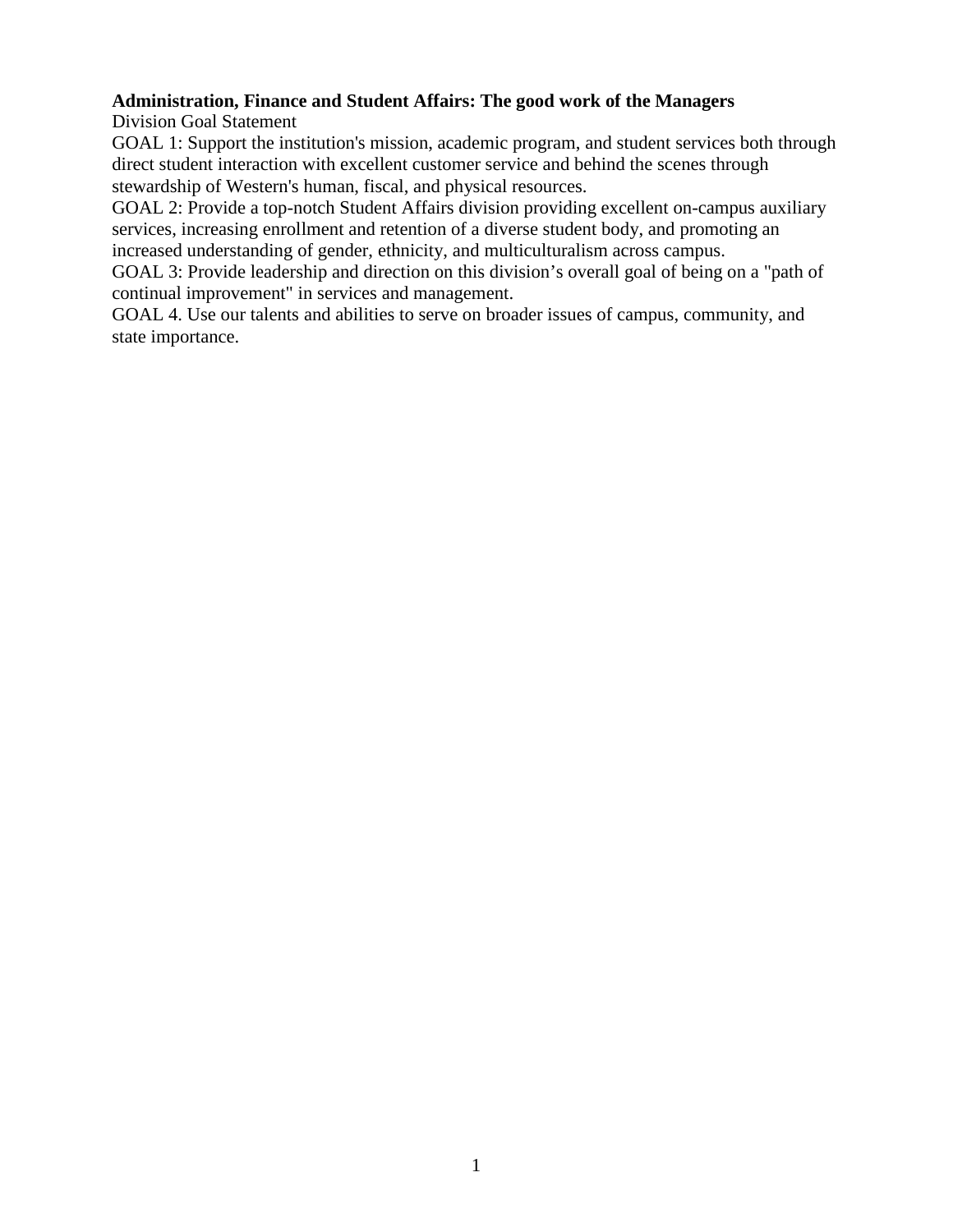## **July 20, 2016**

## **TO: Beth Weatherby, Chancellor**

# **From: Susan D. Briggs, Vice Chancellor Administration, Finance and Student Affairs**

### **RE: Annual Assessment**

I am partially recycling a portion of my August 5, 2016 assessment letter as the first paragraphs and division goals still apply. This been a good year for Montana Western with strong leadership leading the way especially in our community. This year has continued to be slightly challenging for me with personnel issues, another round of budget reallocations, and figuring out new and better ways to fit in to continue to serve the institution appropriately. I believe my personal accomplishment is to have continued to help manage and create a stable financial environment to help with the programs and projects that move Montana Western forward.

My plan is to make this a much briefer report than in the past. The division continues to "check off" a long list of projects and plans on its on-going goals grounded in the strategic plan of The University of Montana Western. I will share a few examples of projects accomplished, but I continue to be most impressed by the tremendous day to day effort this staff engages in to help serve Western's students and faculty. I have an AWESOME group of colleagues.

Many challenges exist to keep things interesting as we develop the flexibility required to respond to the new future of Higher Education. We continue to struggle with resource issues and the interesting day to day issues in plant and human resources. We continue to work with communication issues and this coming year we are back to a legislative session which requires waiting for the next budget picture. The hard decisions made collectively regarding personnel were absolutely the right thing to do.

Successes continue to outweigh the challenges and are directly related to team work and shared vision in improving student services focused on recruitment and retention and in the strong commitment to the stewardship of Western's resources. I'm very proud of the Division's help through this year with both the budget reductions, continued progress in every area despite my distractions, and a couple great new hires and promotions.

Rather than the long list of accomplishments given in the past whose main purpose is to chronicle the history of our division, I will just share an example from each area out of the great work done by the manager's and their staff this year. If you would like to know more we have the long list! The Division goal statement will remain the same for 2016-2017 and each manager has submitted a list of three 2015- 16 accomplishments and 3 specific goals to me for 2016-2017 year.

#### **Administration, Finance and Student Affairs Division Goals**

- **GOAL 1: Support the institution's mission, academic program, and student services both through direct student interaction with excellent customer service and behind the scenes through stewardship of Western's human, fiscal, and physical resources.**
- **GOAL 2: Provide a top-notch Student Affairs division providing excellent on-campus auxiliary services, increasing enrollment and retention of a diverse student body, and promoting an increased understanding of gender, ethnicity, and multiculturalism across campus.**
- **GOAL 3: Provide leadership and direction on this division's overall goal of being on a "path of continual improvement" in services and management.**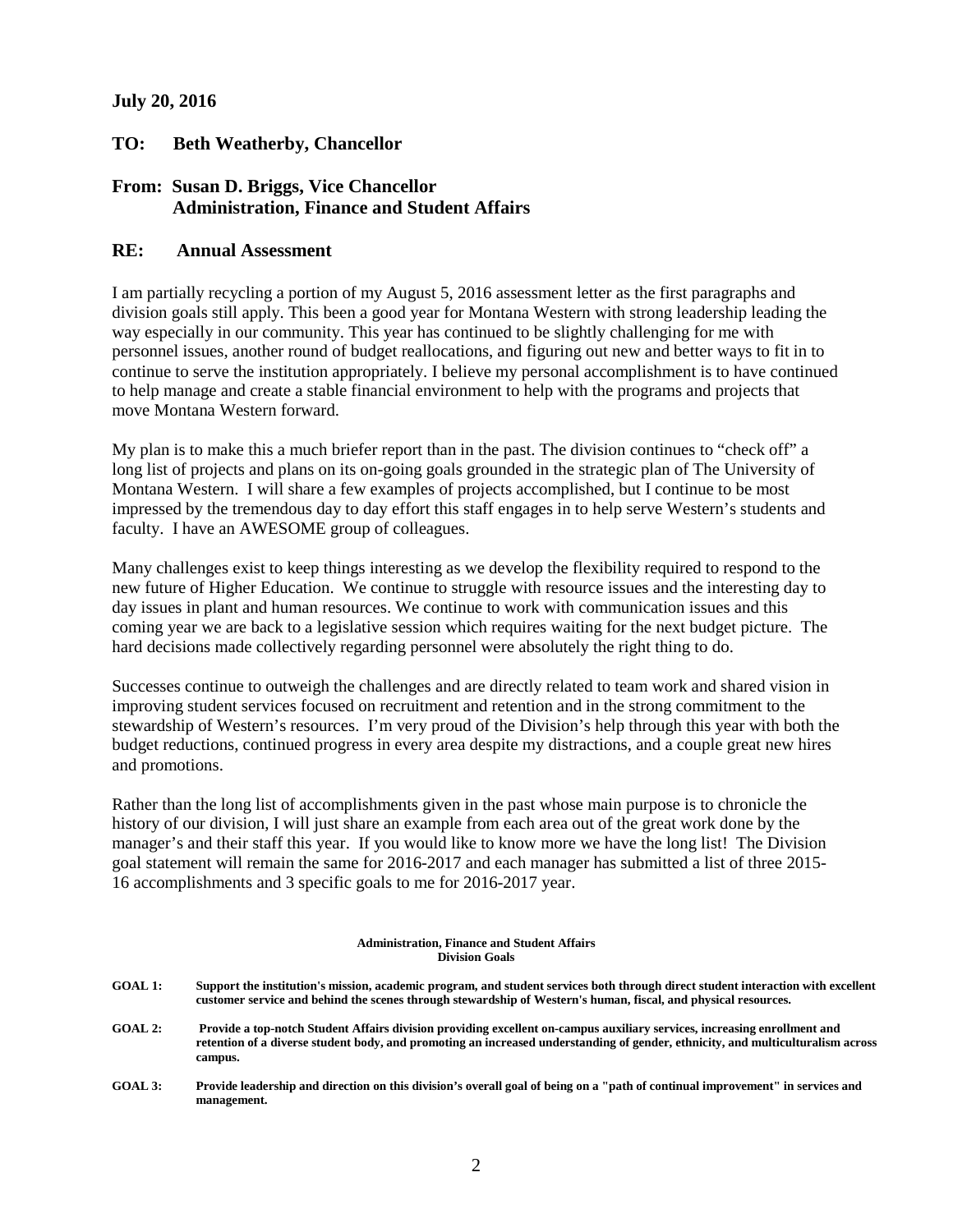**GOAL 4. Use our talents and abilities to serve on broader issues of campus, community, and state importance.**

# **ACCOMPLISHMENTS 2015-16**

**(Using acronyms since internal document)**

#### **Admissions**

• Updated the new communication plan to include information and letters from academic departments and added alumni to the recruitment plan. Recruited another large freshman class.

#### **Bookstore**

•

### **Business Services**

• Transferred the responsibility of the work order system payables to BS for better and more accurate accounting. Made significant progress on inventory issues in dining services Two huge projects.

#### **Facilities Services**

• Design and implementation of several projects completed including MH Phase III, legacy plaza, Mathews seismic, preliminary design of Mathews bathrooms, Emerick Art mechanical upgrade, library heating pipe replacement, new sidewalks, and Legacy plaza.

## **Financial Aid**

• Met goal of monthly reconciliation of all federal and state aid accounts with Business Services. Prepared for prior prior year implementation this year.

#### **Human Resources**

• Learned and completed required salary surveys this year which also include learning BANNER better and doing much data clean up. ITS

#### **Student Life**

• Created the Paw Prints for Success program. Worked on menu audit and better ways to meet dietary needs of campus residents.

#### **Wellness**

• Successfully implemented Haven for faculty and staff and continued success on creating programs for the new Wellness Center.

#### **A&F Office**

• Upgraded the Campus Master Plan, managed new FLSA project with system, bargained three contracts, and secured the approval and funding for the Mathews Hall bathroom remodel.

# **SUMMARY**

This is truly a very small sample of the great work being accomplished in this division. The Directors and staff in this division work very hard, are Western advocates, and collectively a smart project team. We continue to struggle with providing enough on-campus training and communication about policies and procedures although we have made some progress. More communication continues to be the main watchword despite all the efforts made.

# **Personal Goals**

• BUDGET

Continue to have a balanced budget and to be cash and fund balance positive. This year to train more folks on campus on the budget process and to communicate that process and the actual budget better.